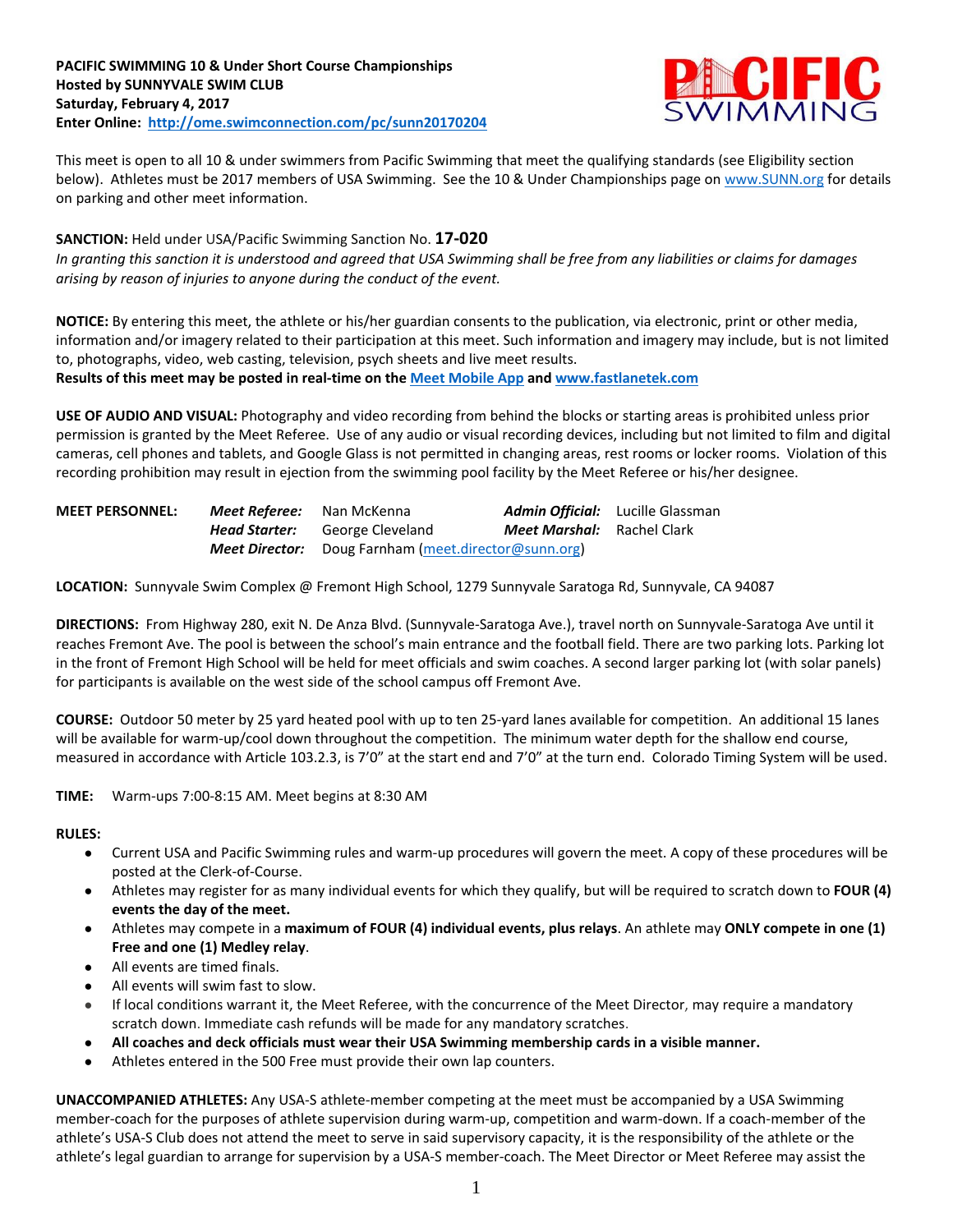athlete in making arrangements for such supervision; however, it is recommended that such arrangements be made in advance of the meet by the athlete's USA-S Club Member-Coach.

**RACING STARTS:** Athletes must be certified by a USA-S member-coach as being proficient in performing a racing start, or must start the race in the water. It is the responsibility of the athlete or the athlete's legal guardian to ensure compliance with this requirement.

## **RESTRICTIONS:**

- Smoking and the use of other tobacco products is prohibited on the pool deck, in the locker rooms, in spectator seating, on standing areas and in all areas used by athletes, during the meet and during warm-up period.
- Sale and use of alcoholic beverages is prohibited in all areas of the meet venue.
- No glass containers are allowed in the meet venue.
- No propane heater is permitted except for snack bar/meet operations.
- All shelters must be properly secured.
- Swim meet patrons should observe all posted signs and comply with facility staff requests.
- Changing into or out of swimsuits other than in locker rooms or other designated areas is prohibited.
- Destructive devices, to include but not limited to, explosive devices and equipment, firearms (open or concealed), blades, knives, mace, stun guns and blunt objects are strictly prohibited in the swimming facility and its surrounding areas. If observed, the Meet Referee or his/her designee may ask that these devices be stored safely away from the public or removed from the facility. Noncompliance may result in the reporting to law enforcement authorities and ejection from the facility. Law enforcement officers (LEO) are exempt per applicable laws.
- Operation of a drone, or any other flying apparatus, is prohibited over the venue (pools, athlete/coach areas, spectator areas and open ceiling locker rooms) any time athletes, coaches, officials, and/or spectators are present.
- **No personal tents/shelters will be allowed on the pool deck.**

## **ELIGIBILITY:**

- Athletes must be current members of USA Swimming and enter their name and registration number on the meet entry card as they are shown on their Registration Card. If this is not done, it may be difficult to match the athlete with the registration and times database. The meet host will check all athlete registrations against the SWIMS database and if not found to be registered, the Meet Director shall accept the registration at the meet (a \$10 surcharge will be added to the regular registration fee). Duplicate registrations will be refunded by mail.
- Athletes shall meet the **minimum time standard** for each entered event as indicated herein:
	- 6&Unders must have achieved a Pacific Swimming 8-UN "B" Time for their gender. [\(http://www.pacswim.org/userfiles/cms/documents/823/pc-8un-1415.pdf\)](http://www.pacswim.org/userfiles/cms/documents/823/pc-8un-1415.pdf)
	- 7-8 must have achieved a Pacific Swimming 8-UN "A" Time for their gender. [\(http://www.pacswim.org/userfiles/cms/documents/823/pc-8un-1415.pdf\)](http://www.pacswim.org/userfiles/cms/documents/823/pc-8un-1415.pdf)
	- 9-10 must have achieved the "BB" time for their gender in the event per the 2013-16 USA Swimming Motivational Time Standards.
- Entries with "NO TIME" will NOT be Accepted.
- Entry times submitted for this meet will be checked against a computer database and may be changed in accordance with Pacific Swimming Entry Time Verification Procedures.
- Disabled athletes are welcome to attend this meet and should contact the Meet Director or Meet Referee regarding any special accommodations on entry times and seeding per Pacific Swimming policy.
- This meet is open ONLY to current Pacific Swimming registered athletes that are age 10 and under the day of the meet.
- The athlete's age will be the age of the athlete on the first day of the meet.

**ENTRY FEES:** Individual: \$4.00 per event plus an \$8.00 participation fee per athlete. Entries will be rejected if payment is not sent at time of request. No refunds will be made, except mandatory scratch downs. Relays: \$9.00 per relay team.

**ONLINE ENTRIES:** To enter online go to **<http://ome.swimconnection.com/pc/sunn20170204>** to receive an immediate entry confirmation. This method requires payment by credit card. Swim Connection, LLC charges a processing fee for this service, equal to \$1 per swimmer plus 5% of the total Entry Fees. Please note that the processing fee is a separate fee from the Entry Fees. If you do not wish to pay the processing fee, enter the meet using a mail entry. **Entering online is a convenience, is completely voluntary, and is in no way required or expected of an athlete by Pacific Swimming. Online entries will be accepted through Wednesday, January 25th at 11:59 PM.** 

**RELAY ENTRIES:** Relays shall be entered online through SwimConnection at **<http://ome.swimconnection.com/pc/sunn20170204>**. Entry deadline will be Wednesday, January 25<sup>th</sup>, 2017. Each Club may enter as many relays as possible but only the two fastest relays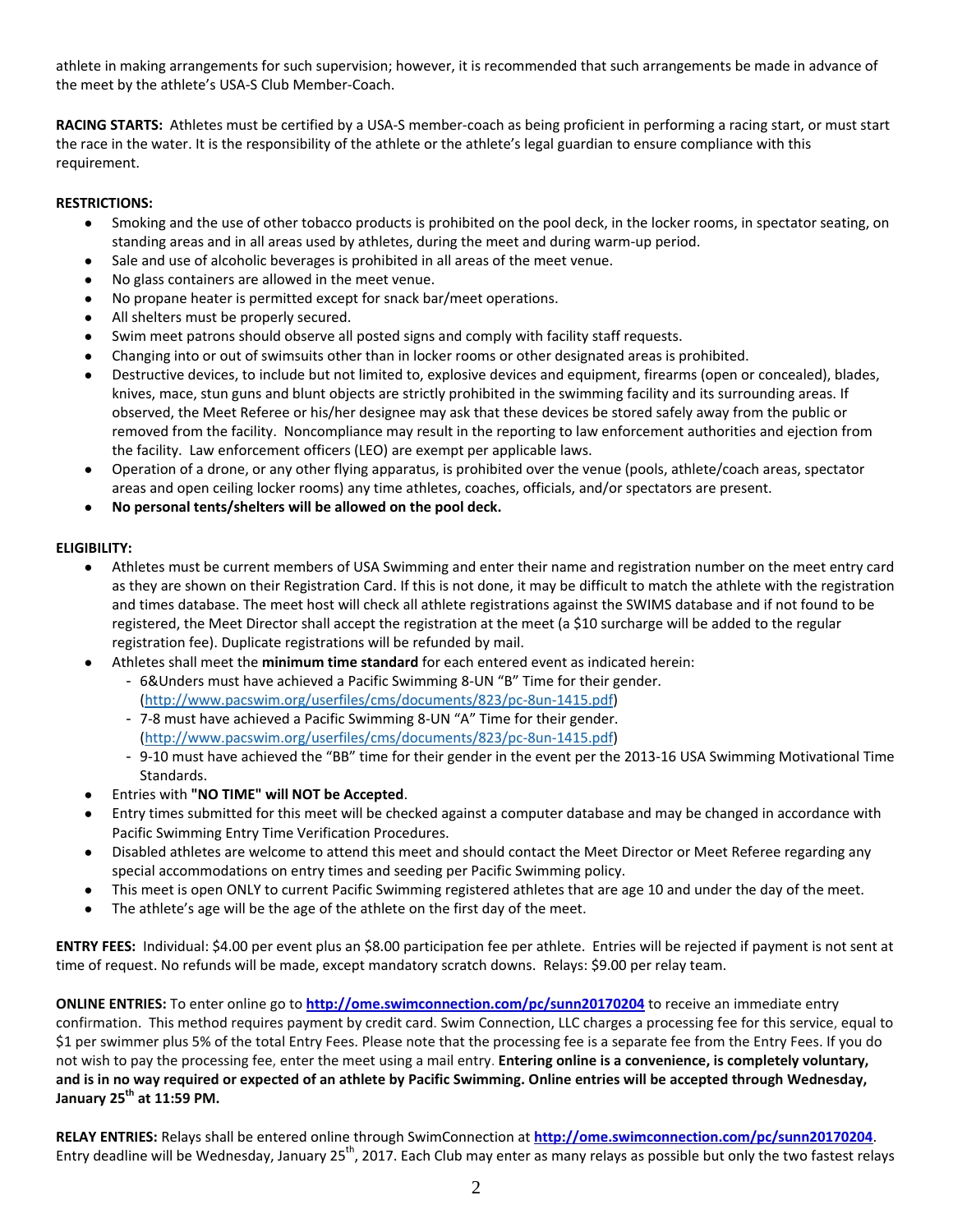in each age/gender group swum from each Club will be scored/awarded. All athletes competing on a relay must either be registered in an individual event or registered as a relay-only athlete. Relay only athletes may be entered online via swimconnection or via the attached mail-in relay-only athlete entry form. Relay-only athletes are NOT required to pay the \$8.00 participation fee.

**MAILED OR HAND DELIVERED ENTRIES**: Entries must be on the attached consolidated entry form. Forms must be filled out completely and printed clearly with athlete's best time. Entries must be postmarked by midnight, Monday, January 23<sup>rd</sup>, 2017 or hand delivered by 6:30 PM Wednesday, January 25<sup>th</sup>, 2017. No late entries will be accepted. Requests for confirmation of receipt of entries should include a self-addressed envelope.

| Make check payable to:                 | <b>Sunnyvale Swim Club</b>          |
|----------------------------------------|-------------------------------------|
| <b>Mail/Hand Delivered entries to:</b> | 10&Under Champs<br>c/o Doug Farnham |
|                                        | 779 Mahogany Ln                     |
|                                        | Sunnyvale, CA 94086-8638            |

**CHECK-IN:** The meet will be deck seeded. Athletes must check-in at the Clerk-of-Course. No event shall be closed more than 30 minutes before the scheduled start of the session. Close of check-in for all individual events shall be no more than 60 minutes before the estimated time of the start of the first heat of the event. Athletes who do not check in will not be seeded and will not be allowed to compete in that event.

**SCRATCHES:** Athletes entered in a timed final individual event that is Deck Seeded who have checked in for that event, shall compete in the event unless they notify the clerk of the course before seeding for that event has begun that they wish to scratch. Failure to compete in an event shall result in being barred from their next individual event.

**AWARDS:** INDIVIDUAL – awards will be given by age separately to 10, 9, 8, 7 year olds and to 6 & Unders. Athletes earning 1<sup>st</sup>, 2<sup>nd</sup> and 3<sup>rd</sup> place will receive a medal. Distinctive ribbons will be awarded for 4<sup>th</sup> through 8<sup>th</sup> places. High-point and High-point Runnerup trophies will be awarded to the girls and boys with the most points scored in each age (10, 9, 8, 7 year olds, and 6 & under). Individual event scoring for high-point awards will be as follows: 9, 7, 6, 5, 4, 3, 2, and 1 point(s) for 1<sup>st</sup> through  $8<sup>th</sup>$  place, respectively by age. Events are designated as 9-10 and 8/Under, except relays, but will be scored separately by age (9-10 events will be scored separately for 9 and 10 year olds; 8/un events will be scored separately for 6 & under, 7 and 8 year olds). RELAYS - awards will be given to the top 3 teams per event.

#### **\*\*Awards must be picked up on the day of the meet by the athlete or club representative. Awards will not be mailed unless a pre-paid envelope is provided.**

**ADMISSION:** Free. A program will be available for \$4.00.

**SNACK BAR & HOSPITALITY:** A snack bar will be available throughout the competition. Coaches and working deck officials will be provided lunch. Hospitality will serve refreshments to timers and volunteers.

**MISCELLANEOUS:** No overnight parking is allowed. Facilities will not be provided after meet hours.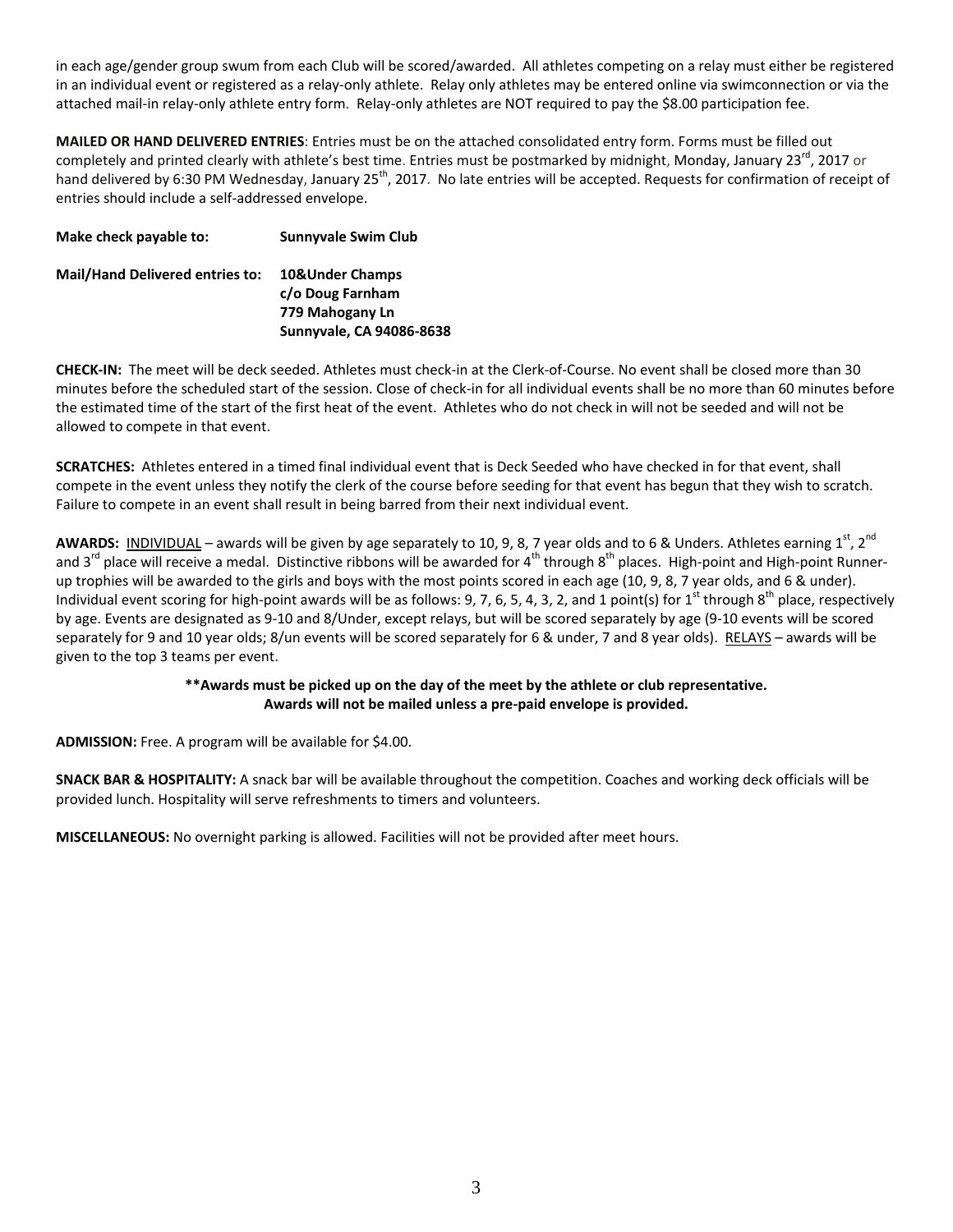#### **EVENT SUMMARY**

## **Saturday, February 4, 2017**

## **INDIVIDUAL**

| 6 & Un       | $\overline{\phantom{a}}$ | 8            | 9            | 10            |  |  |
|--------------|--------------------------|--------------|--------------|---------------|--|--|
| 25 FR        | 25 FR                    | 25 FR        | 200 FR       | <b>200 FR</b> |  |  |
| 25 BR        | 25 BR                    | 25 BR        | 100 BR       | 100 BR        |  |  |
| 25 FL        | 25 FL                    | 25 FL        | 100 IM       |               |  |  |
| 25 BA        | 25 BA                    | 25 BA        | 100 FL       | 100 FL        |  |  |
| 100 FR       | 100 FR                   | 100 FR       | 100 BA       | 100 BA        |  |  |
| 50 BR        | 50 BR<br>50 BR           |              | 500 FR       | 500 FR        |  |  |
| 100 IM       | 100 IM                   | 100 IM       | <b>50 FR</b> | 50 FR         |  |  |
| 50 FL        | 50 FL                    | 50 FL        | 50 BR        | 50 BR         |  |  |
| 50 BA        | 50 BA                    | 50 BA        | 200 IM       | 200 IM        |  |  |
| <b>50 FR</b> | <b>50 FR</b>             | <b>50 FR</b> | 50 FL        | 50 FL         |  |  |
|              |                          |              | 50 BA        | 50 BA         |  |  |
|              |                          |              | 100 FR       | 100 FR        |  |  |

**RELAYS**

| 8 & Un           | 10 & Un          |  |  |  |  |  |
|------------------|------------------|--|--|--|--|--|
| 100 Free Relay   | 200 Free Relay   |  |  |  |  |  |
| 100 Medley Relay | 200 Medley Relay |  |  |  |  |  |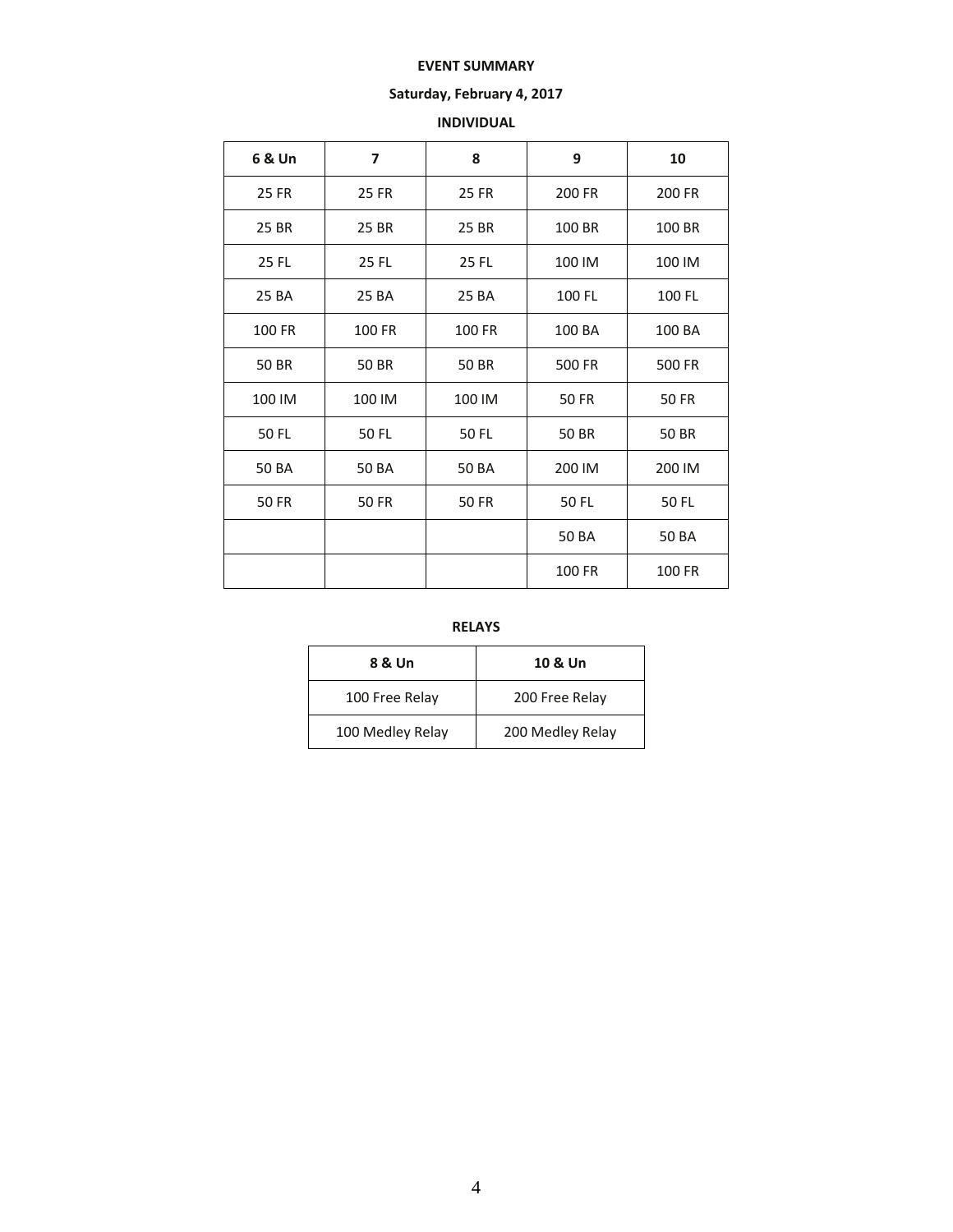## **Pacific Swimming 10 & Under Short Course Championships**

| Girls<br><b>EVENT#</b> | <b>AGE GROUP</b>     | <b>EVENT</b>      | <b>Boys</b><br><b>EVENT#</b> |
|------------------------|----------------------|-------------------|------------------------------|
| $\mathbf 1$            | $9 - 10$             | 200 Free          | 2                            |
| 3                      | $9 - 10$             | 100 Breast        | 4                            |
| 5                      | 8-UN                 | 25 Free           | 6                            |
| $\overline{7}$         | $9 - 10$             | 100 IM            | 8                            |
| 9                      | 8-UN                 | 25 Breast         | 10                           |
| 11                     | $9 - 10$             | <b>100 Fly</b>    | 12                           |
| 13                     | 8-UN                 | 25 Fly            | 14                           |
| 15                     | $9 - 10$             | 100 Back          | 16                           |
| 17                     | 8-UN                 | 25 Back           | 18                           |
| 19                     | 10-UN                | 200 Free Relay*   | 20                           |
| 21                     | 8-UN                 | 100 Free Relay    | 22                           |
| 23                     | $9 - 10$<br>500 Free |                   | 24                           |
| 25                     | 8-UN                 | 100 Free          | 26                           |
| 27                     | $9 - 10$             | 50 Free           | 28                           |
| 29                     | 8-UN                 | 50 Breast         | 30                           |
| 31                     | $9 - 10$             | 50 Breast         | 32                           |
| 33                     | 8-UN                 | 100 IM            | 34                           |
| 35                     | $9 - 10$             | 200 IM            | 36                           |
| 37                     | 8-UN                 | 50 Fly            | 38                           |
| 39                     | $9 - 10$             | <b>50 Fly</b>     | 40                           |
| 41                     | 8-UN                 | 50 Back           | 42                           |
| 43                     | $9 - 10$             | 50 Back           | 44                           |
| 45                     | 8-UN                 | 50 Free           | 46                           |
| 47                     | $9 - 10$             | 100 Free          | 48                           |
| 49                     | 8-UN                 | 100 Medley Relay  | 50                           |
| 51                     | 10-UN                | 200 Medley Relay* | 52                           |

## **SCHEDULE OF EVENTS**

#### **Ages groups 6&UN and 7-8 will both swim under the 8-UN events.**

**Qualifying Time Standards:**

6-UN must have achieved a Pacific Swimming 8-UN "B" Time 7-8 must have achieved a Pacific Swimming 8-UN "A" Time <http://www.pacswim.org/userfiles/cms/documents/823/pc-8un-1415.pdf>

9-10 must have achieved the "BB" time in the event per the 2013-16 2013-16 USA Swimming Motivational Time Standards

\* 10-UN Relays may have 8-UN athletes, but these 8-UN athletes may only complete in one free and one medley relay.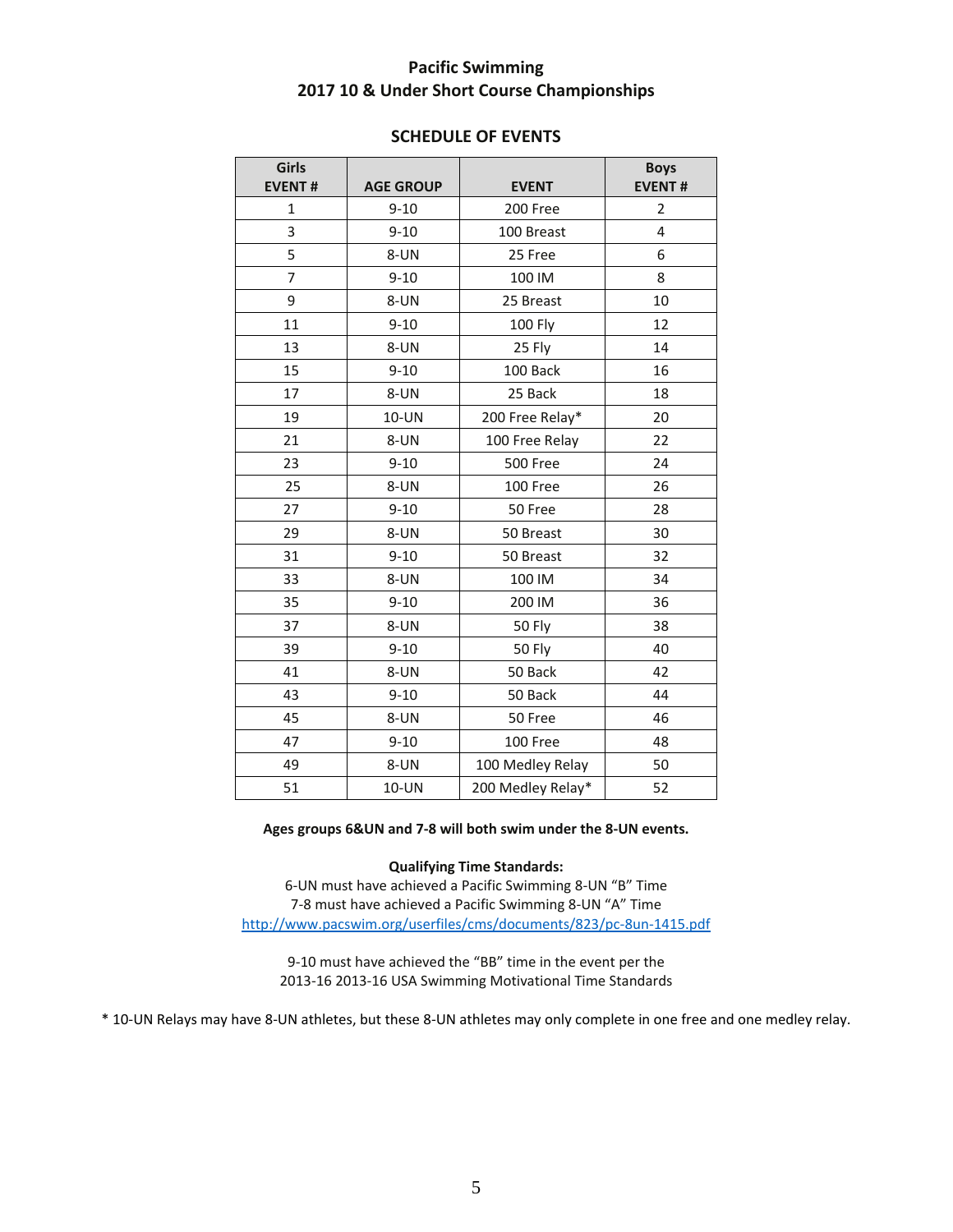|                      | Pacific Swimming - Hosted by SUNN<br>10 & Under Short Course Championships<br>February 4, 2017<br><b>Consolidated Entry Form</b> |                      |              |            |  |  |  |  |  |
|----------------------|----------------------------------------------------------------------------------------------------------------------------------|----------------------|--------------|------------|--|--|--|--|--|
| Name: Last,          | First                                                                                                                            |                      | Middle       |            |  |  |  |  |  |
| Club Abbr.           | <b>UNATT TEAM ABBR</b>                                                                                                           | Club Name            |              |            |  |  |  |  |  |
| Age                  | Date of Birth                                                                                                                    | Sex<br>M<br>F        | $LSC - (PC)$ |            |  |  |  |  |  |
| USA-#                |                                                                                                                                  |                      |              |            |  |  |  |  |  |
| Event #              | Distance / Stroke                                                                                                                | <b>Entry Time</b>    |              | Circle one |  |  |  |  |  |
|                      |                                                                                                                                  |                      |              | SCY / LCM  |  |  |  |  |  |
|                      |                                                                                                                                  | $\ddot{\cdot}$       |              | SCY / LCM  |  |  |  |  |  |
|                      |                                                                                                                                  | :                    |              | SCY / LCM  |  |  |  |  |  |
|                      |                                                                                                                                  |                      |              | SCY / LCM  |  |  |  |  |  |
|                      |                                                                                                                                  | $\ddot{\cdot}$       |              | SCY / LCM  |  |  |  |  |  |
|                      |                                                                                                                                  | $\ddot{\phantom{a}}$ |              | SCY / LCM  |  |  |  |  |  |
|                      |                                                                                                                                  |                      |              | SCY / LCM  |  |  |  |  |  |
|                      |                                                                                                                                  | $\ddot{\phantom{a}}$ |              | SCY / LCM  |  |  |  |  |  |
|                      |                                                                                                                                  | $\ddot{\cdot}$       |              | SCY / LCM  |  |  |  |  |  |
|                      |                                                                                                                                  | $\ddot{\cdot}$       |              | SCY / LCM  |  |  |  |  |  |
|                      |                                                                                                                                  | $\ddot{\cdot}$       |              | SCY / LCM  |  |  |  |  |  |
|                      |                                                                                                                                  | :                    | $\bullet$    | SCY / LCM  |  |  |  |  |  |
|                      | # of entries ________ x \$4.00 =                                                                                                 | $\mathsf{S}_-$       |              |            |  |  |  |  |  |
|                      | Participation Fee                                                                                                                | $\zeta$              | 8.00         |            |  |  |  |  |  |
|                      | <b>TOTAL</b>                                                                                                                     | \$                   |              |            |  |  |  |  |  |
| Coach's Name:        |                                                                                                                                  |                      |              |            |  |  |  |  |  |
| Coach's Email/Phone: |                                                                                                                                  |                      |              |            |  |  |  |  |  |
| Athlete's Address:   |                                                                                                                                  |                      |              |            |  |  |  |  |  |
| Home Phone           |                                                                                                                                  | Cell Phone           |              |            |  |  |  |  |  |
| Email                |                                                                                                                                  |                      |              |            |  |  |  |  |  |